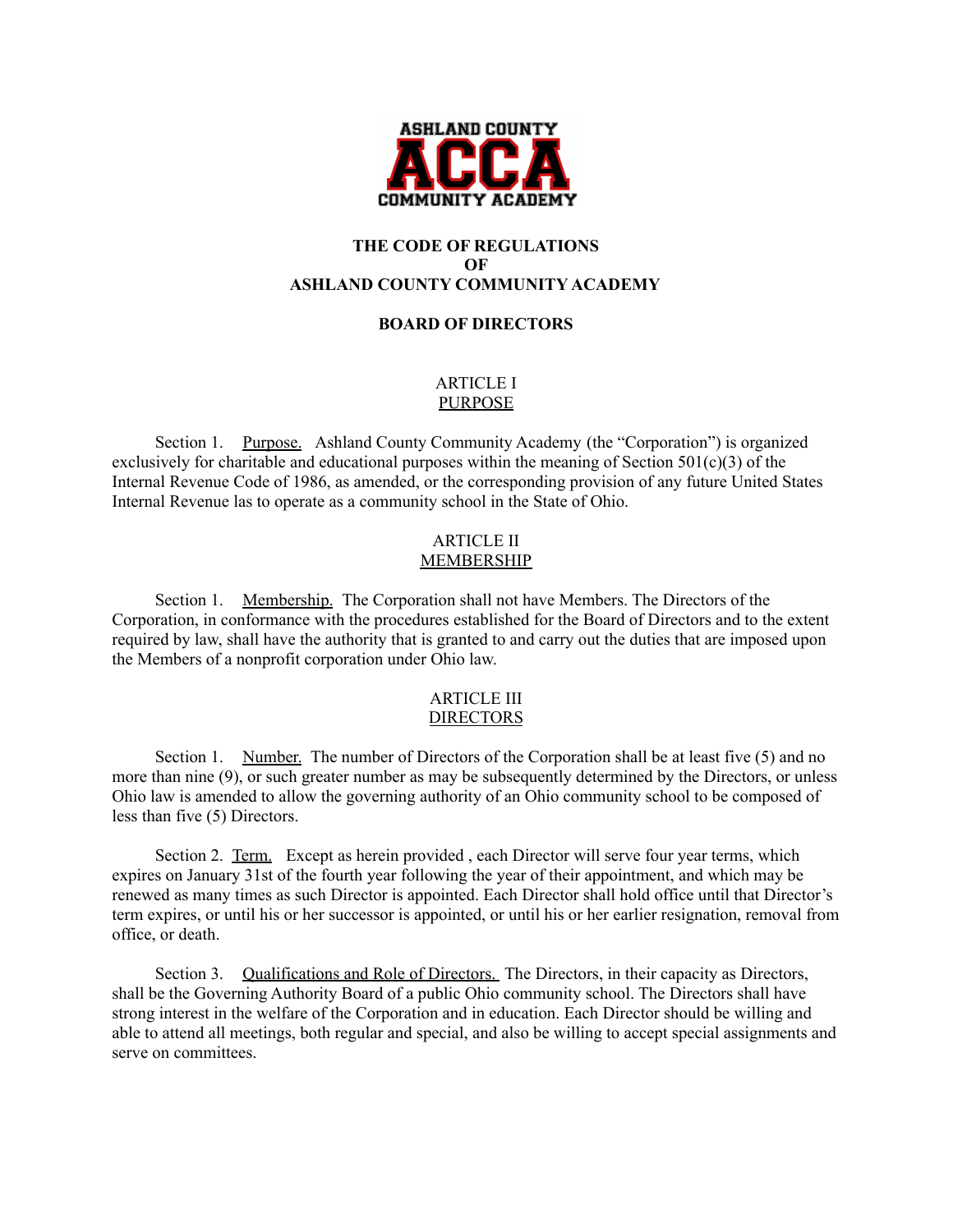Section 4. Appointment of Directors. At the annual meeting of Directors that is held on or before the date that such term expires, the Board of Directors shall appoint a successor to any Director whose term is set to expire. The remaining Directors shall recommend potential Directors to fill any vacancy in the Board of Directors created by the resignation, removal, or death of a Director at a regular or special meeting of the Board of Directors.

Section 5. Meetings. The annual meeting of the Directors shall be held in January of each year on such date, at such time, and at such place as a majority of the Directors may determine. In the event the Board of Directors is unable to hold its annual meeting in January, it shall hold such annual meeting on a date and at a time and place determined by the majority of the Directors. Regular meetings of the Directors shall be held throughout the year on such dates, at such times, and at such places as a majority of the Directors may determine. Special meetings may be called at any time by the Chairperson or by any one (1) of the Directors. Provided, however, meetings relating in any way to the business or operation of the public community school, be open to the public, and publicized or advertised as required by law.

Section 6. Quorum and Voting. The presence of a simple majority of the total number of Directors shall constitute a quorum for the transaction of business at all meetings of the Board of Directors. Except as otherwise provided by law, the Corporation's Articles of Incorporation, or this Amended and Restated Code of Regulations, a vote of simple majority of the Directors present at a meeting at which a quorum is present shall be required to effectuate action on all matters within the powers of the Board of Directors. Since the Corporation is a public community school, the Directors must be physically present at a meeting in order to be counted as part of quorum and to vote, as required by law.

Section 7. Notice and Waiver. Any notice required to be given by this Code of Regulations shall be in writing and shall be delivered personally or sent by telegram, telecopy, or electronic mail transmission or by United States mail, express mail, or courier service, with postage or fees prepaid. For any notice made by personal delivery, telegram, telecopy or electronic mail, notice shall be deemed to be given when deprived or transmitted. For any notice sent by United States mail, or courier service, notice shall be deemed to be given when deposited in the mail or with the courier service. Unless waived in writing, notice of each annual meeting communicating the day, hour, and place shall be given to each Director by the Secretary of the Corporation not more than sixty (60) nor less than three (3) days before any such meeting. Unless waived in writing, notice of each special meeting communicating the day, hour, place, and the purpose or purposes thereof shall be given to each Director by the Secretary of the Corporation not more than sixty (60) days or less than twenty-four (24) hours before any such meeting. Notice of the time, place, and purposes of any meeting may be waived in writing, either before or after the holding of such meeting, by any Director, which writing shall be filed with or entered upon the records of the meeting. The attendance of any Director at a meeting without protesting, prior to or at the commencement of the meeting, shall waive notice or lack of proper notice for that meeting. Nothing in this Section 7 shall alter, however, the duty of the Corporation to provide notice to the public of meetings, as required by law.

Section 8. Action by Written Consent. Any action required or permitted to be taken at any meeting of the Board of Directors or of any committee thereof may be taken without a meeting, if written consent to such action is signed by all of the Board of Directors or all of such committee, as the case may be, and such written consent is filed with the minutes of proceedings of the Board of Directors or committee. Such written consent may be signed by facsimile signatures which shall be construed as originals, and/or on separate but identical documents which shall be construed as one original. Provided, however, that all actions are taken at open and public meetings and action by written consent shall not be allowed.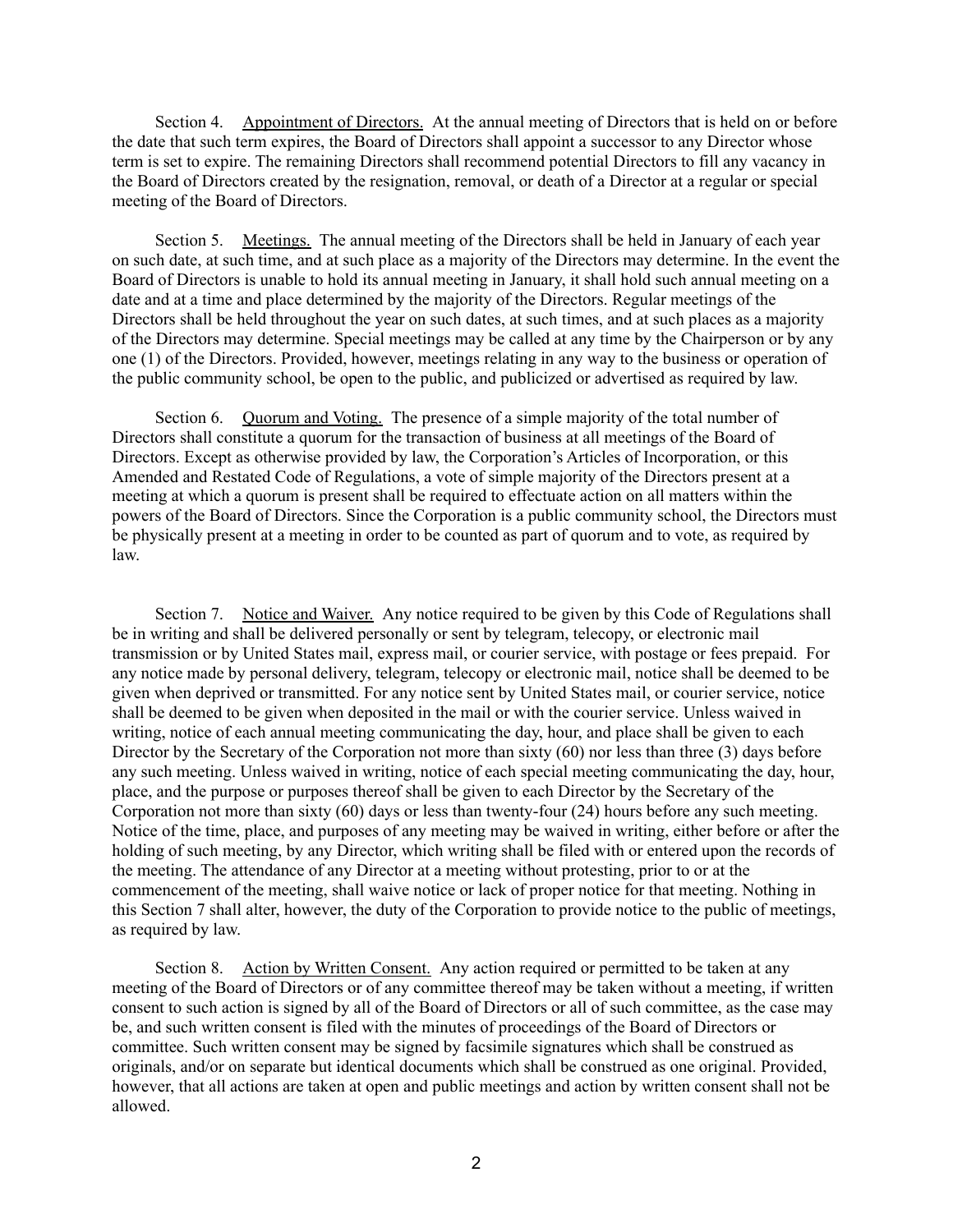Section 9. Committees of Directors. The Board of Directors may create an Executive Committee and such other committees as the Directors may determine, the members of which shall consist of not less than one (1) Director unless Ohio law allows otherwise in the future. A simple majority of the members of any such committee shall constitute a quorum, and the act of a simple majority of votes cast at a meeting at which a quorum is present shall be the act of the committee. In every instance, however, the final action on all committee business shall only be a recommendation to the Board of Directors with respect to such matter. Notwithstanding anything to the contrary in this Section 9, however, no committee nor any group of Directors, which consist of a majority of the Board of Directors, shall meet in a prearranged manner to discuss school business, without proper notice to the public or a regular or special meeting and, only the actions of the Board of Directors shall be valid and binding.

Section 10. Other Advisory Councils. The Board of Directors may, at its discretion, also consider recommendations of associations, supporting organizations, or advisory councils which are not part of the Board of Directors, such as parent associations.

Section 11. Removal of Directors. Any Director may be removed with or without cause, at any time by the majority vote of the Directors of the Corporation.

Section 12. Resignations and Vacancies. Any Director may resign by tendering written resignation to the Board of Directors. The resignation shall be effective on the date of its receipt by the Board of Directors, and the receipt of the resignation shall require no further action to be effective. Vacancies in the Board of Directors shall be filled in accordance with Section 4 of this Article III.

Section 13. Powers of Directors. The policies of the Corporation shall be directed by the Board of Directors in accordance with the law, and also in accordance with the Corporation's Charter Contract. Subject to the provisions of Ohio law in general, the Ohio Nonprofit Corporation of Law, the Articles of Incorporation and the Code of Regulations of the Corporation, the Board of Directors shall do and perform every act whatsoever which it shall deem necessary, expedient or advisable to carry out the purposes of the Corporation.

Section 14. Honorary Directors. Any individual, whether an emeritus Director or not, who has provided extraordinary service to the Corporation over a period of time, may be honored with the title Honorary Director, at the discretion of the Board, by a majority vote of the entire Board. Honorary Directors are not voting members of the Board and are permitted but not required to attend meetings. The Board of Directors may remove an Honorary Director at any time, with or without cause, by a majority vote of the entire Board.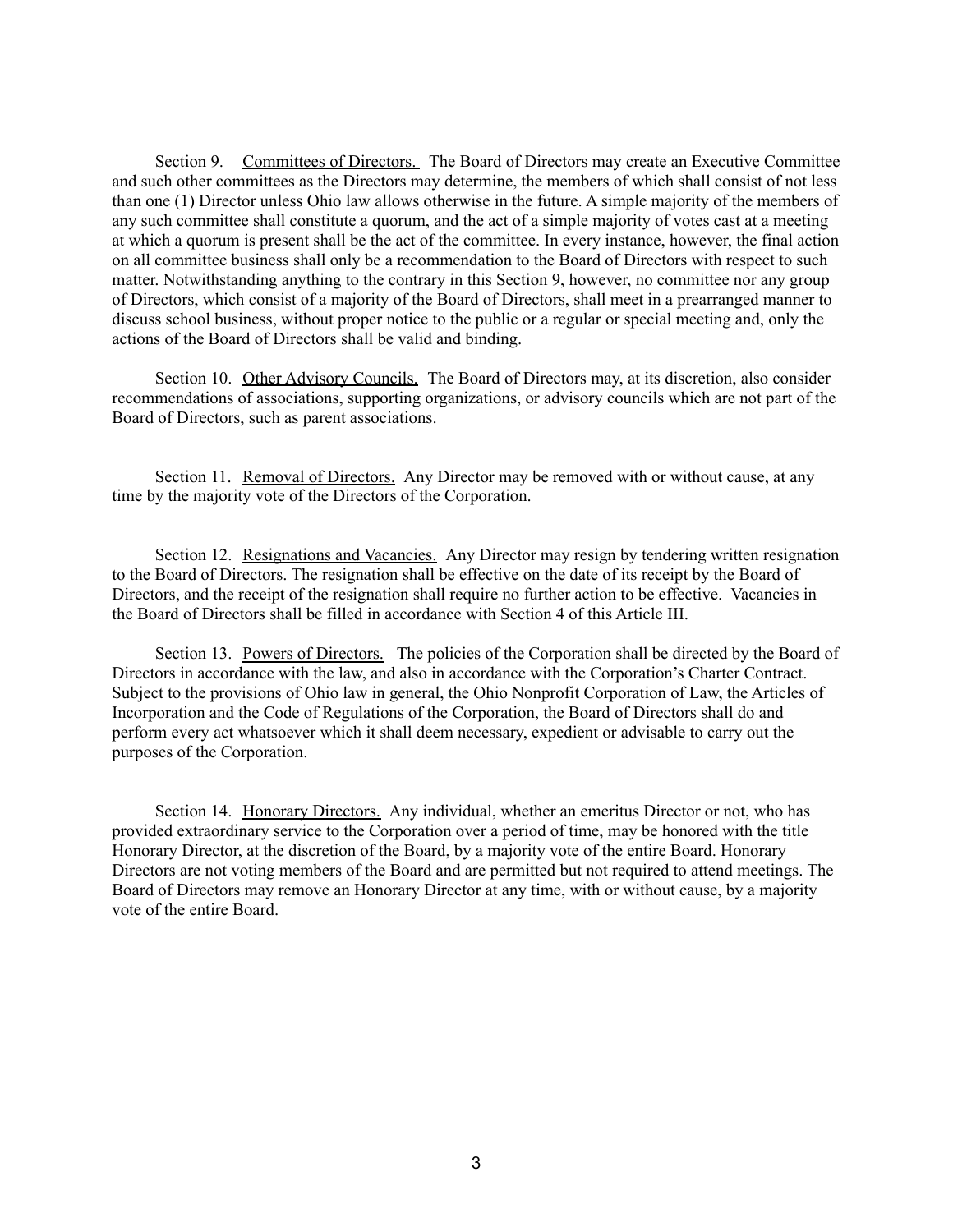### ARTICLE IV **OFFICERS**

Section 1. Number, Title, and Election. The officers of the Corporation shall consist of a Chairperson (President), Vice-Chairperson (Vice-President), Secretary, and Treasurer, and may include such other officers and assistant officers as the Board of Directors shall deem advisable, each of whom shall be elected by the Board at the annual meeting of the Board. With the exception of the office of Chairperson, an individual may simultaneously hold two offices. Officers shall hold office for a term of one year, or until their successors are elected and qualified, except in the event of their earlier death, resignation or removal.

Section 2. Vacancies. A vacancy in any office because of death, resignation, or removal of an officer shall be filled by the Board of Directors for the unexpired term of such office.

Section 3. Resignation or Removal of Officers. An officer of the Corporation may resign at any time by tendering his or her resignation in writing to the Board of Directors and such resignation shall become effective immediately upon its delivery to the Board. An officer of the Corporation may be suspended or removed at any time, with or without cause, by the Board of Directors. The election or appointment of an officer for a term of office shall not be deemed to create employment or other contractual rights.

Section 4. Chairperson (President). The Chairperson (President) shall preside at all meetings of the Board and coordinate the activities directed by the Board of Directors and shall oversee the administration of the Corporation in all its activities subject to the policies and goals established by the Board of Directors.

Section 5. Vice Chairperson (Vice-President). The Vice Chairperson (Vice-President) shall perform the duties of the Chairperson (President) when the Chairperson is absent, and all other duties as may be assigned by the Board of Directors or the Chairperson.

Section 6. Secretary. The Secretary shall be responsible for providing notice of meetings to the Board of Directors where notice is required, and to the public for matters concerning the public community school, and shall keep record of the proceedings of the Board of Directors or the Chairperson (President). However, in all of the above responsibilities, subject to approval by a majority of the Directors, the Secretary's responsibilities or parts thereof, may be contracted for by the Directors.

Section 7. Treasurer. The Treasurer shall act as the fiscal officer of the Corporation and shall have custody of the cash, securities, and other assets of the Corporation, and shall perform other duties as may be required by the Board of Directors or the Chairperson (President). The Treasurer shall receive contributions, bequests, revenues, and other assets to which the Corporation is entitled and disburse funds as directed by the Board of Directors, maintaining records thereof. The Treasurer shall maintain appropriate books of account and supporting records and shall prepare and file all returns and related reports required by federal and state statutes and regulations and by the Board of Directors. However, in all of the above responsibilities, subject to approval by a majority of the Directors, the Treasurer's responsibilities or parts thereof, may be contracted for by the Directors. The Board may require a bond in any amount, at the discretion or as directed by law, and the cost of the bond or bonds shall be paid for by the Corporation.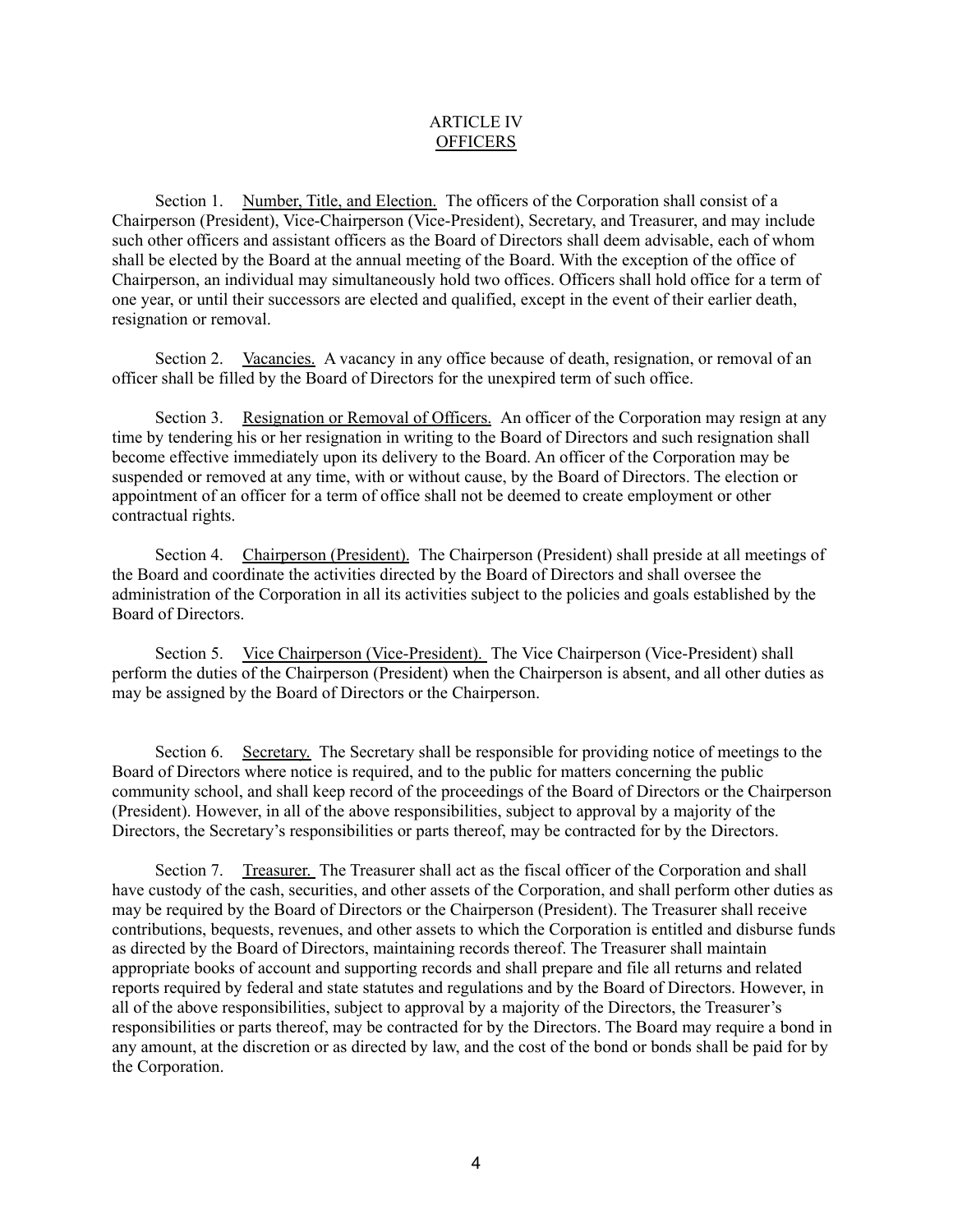#### ARTICLE V INDEMNIFICATION

Indemnification of Directors, Officers, Employees, and Agents. Each person who at any time is or shall have been a Director, officer, employee or agent of the Corporation, or a Director (Member) of a Governing Board of the community school, and such person's heirs, executors and administrators, shall be indemnified by the Corporation, both during and after their association with the Corporation terminates, for those acts or omissions concerning the Corporation, in accordance with and to the full extent permitted by the Nonprofit Corporation Law (Ohio Revised Code Chapter 1702) as in effect at the time of the adoption of these Regulations or as amended from time to time thereafter. The foregoing right of indemnification shall not be deemed exclusive of other rights of indemnification to which any Director, officer, employee, agent or any other person may be entitled, in any capacity, as a matter of law or under any regulation, agreement, vote of Directors, or otherwise. As authorized by the Board of Directors, the Corporation may purchase and maintain insurance against liability on behalf of any such person to the full extent permitted by law in effect at the time of the adoption of these Regulations or as amended from time to time thereafter.

## ARTICLE VI CONTRACTS BETWEEN CORPORATION AND RELATED PERSONS

To the greatest extent allowed by Ohio law and, while operating as a public Ohio community school specifically subject to the limitations and restrictions imposed on the public officers, and contract or other transaction between this Corporation and one or more of its Directors, or between this Corporation and any entity of which one or more of its Directors are interested, whether such Director is a member of the Governing Board of the school or not, shall be valid for all purposes, notwithstanding the presence of such Director at the meeting at which the Board of Directors of the Corporation acts upon, or in reference to, such contract or transaction, and notwithstanding the participation of the Director, if the fact of such interest shall be disclosed or known to the Board of Directors, and the Board of Directors nevertheless, authorize, approve or ratify such contract or transaction by a vote of a majority of the Directors present. Unless Ohio law otherwise prohibits or permits, the interested Director may be counted in determining whether quorum is present, but may not be counted in voting upon the matter or in calculating the majority of such quorum necessary to carry such vote. This Article shall not be construed to invalidate any contract or other transaction which would otherwise be valid under the common and statutory law applicable.